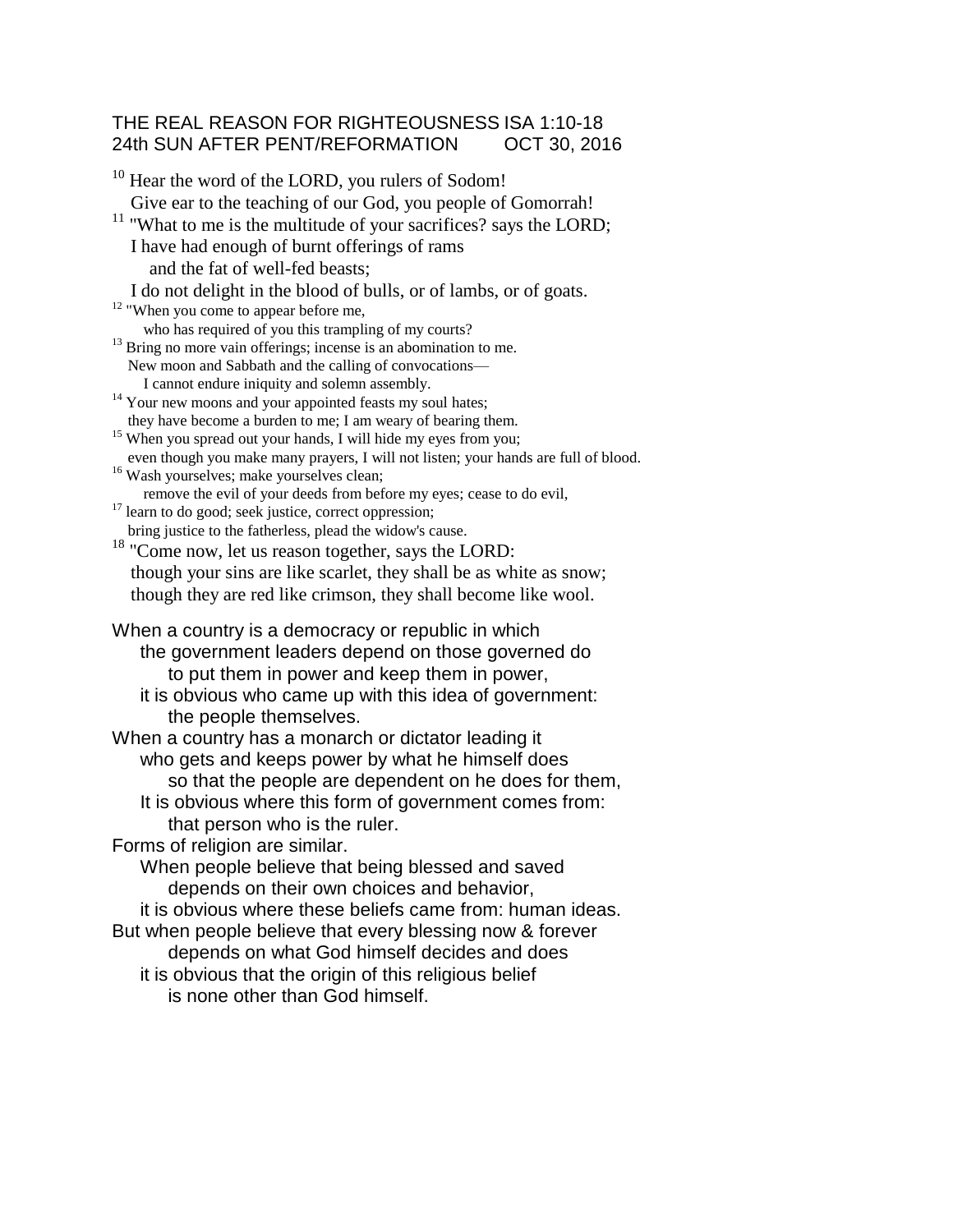For one reason or another, in government is gravitational pull for government by the people to slide into dictatorships unless there is continued vigilance or periodic revolution. With religion it is the other way around. Is constant tendency for religion focused on what God does for us to slip into religion focused on what we must do for God in order to have the blessings we need unless there is constant vigilance or periodic reformation. This is why Isaiah is telling Israel their worship has gone wrong and they need to listen again to what God is telling them. And when Jesus comes a few centuries later he has to correct the Pharisees in the same way And yet a few centuries later Luther discovers that the church has again slid into the same ditch And so this is why we must continue with constant vigilance to keep hearing about the message of the Reformation about the real reason for righteousness. WE NEED TO RESPOND TO WHAT GOD DOES WITH FAITH WE NEED TO KEEP HEARING GOD'S WORD WE NEED TO BE CLEANSED BY GOD'S GRACE

## WE NEED TO RESPOND TO WHAT GOD DOES WITH FAITH

 $11$  "What to me is the multitude of your sacrifices? says the LORD; I have had enough of burnt offerings of rams and the fat of well-fed beasts;

I do not delight in the blood of bulls, or of lambs, or of goats.

- $12$  "When you come to appear before me, who has required of you this trampling of my courts?
- $13$  Bring no more vain offerings; incense is an abomination to me. New moon and Sabbath and the calling of convocations— I cannot endure iniquity and solemn assembly.
- <sup>14</sup> Your new moons and your appointed feasts my soul hates;

they have become a burden to me; I am weary of bearing them.

<sup>15</sup> When you spread out your hands, I will hide my eyes from you; even though you make many prayers, I will not listen; your hands are full of blood.

<sup>16</sup> Wash yourselves; make yourselves clean; remove the evil of your deeds from before my eyes; cease to do evil,

 $17$  learn to do good; seek justice, correct oppression; bring justice to the fatherless, plead the widow's cause.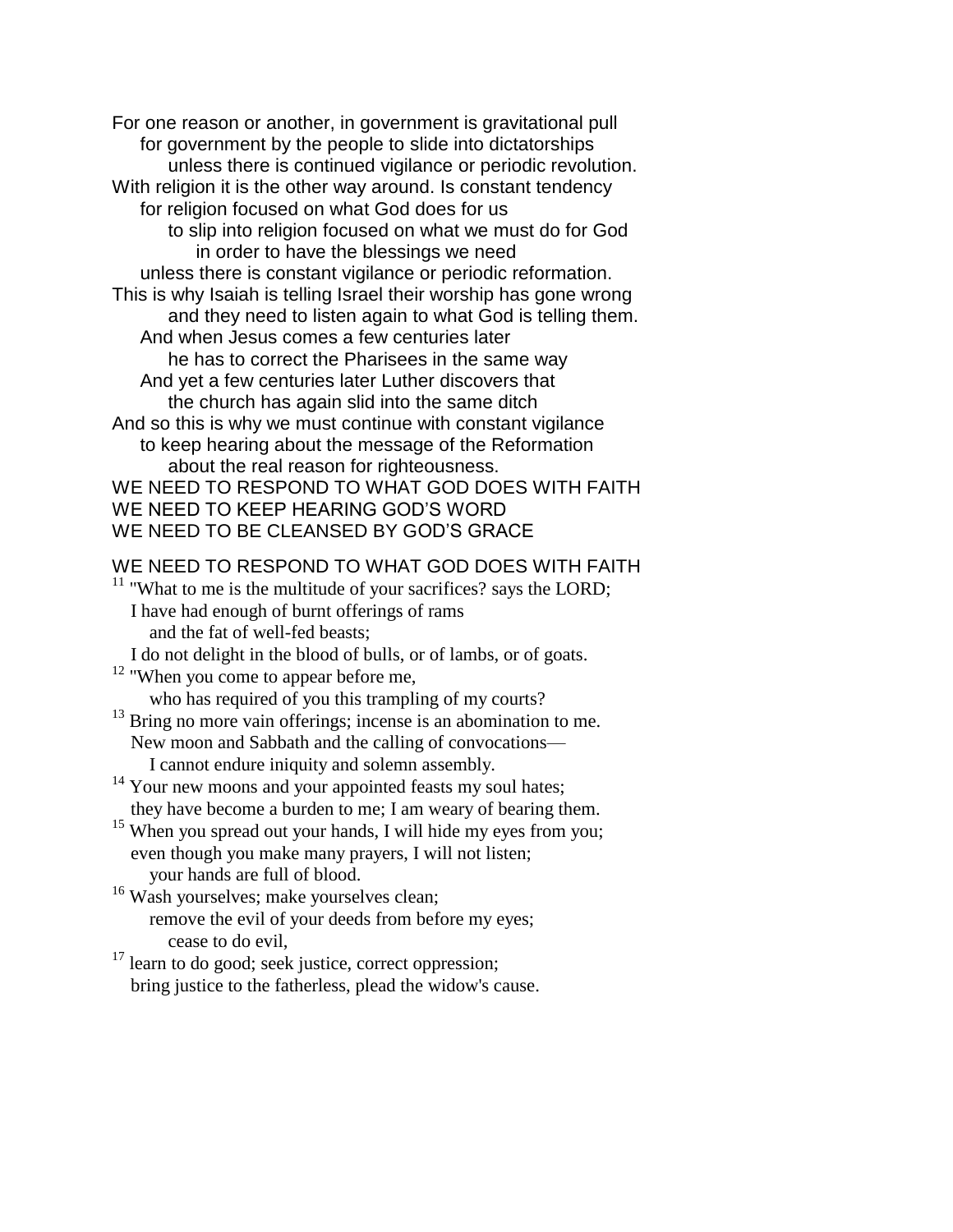This past week, firemen visited our preschool. A while ago, there was an open house at fire station. One thing the firemen do is have children try on their fireproof clothing and helmets. This is no because children themselves need to do this in order to keep themselves safe from fire But so that they will recognize what is happening when someone comes to them dressed like this and allow themselves to be saved instead of hiding in fear from such strange looking characters. God does the same thing. He gives us things to do so that we recognize what he is doing for us. It may seem strange Isaiah tells Israel God hates their worship. God himself told them what to do in worship, sacrificing best as reminder it all comes from God and shedding blood of animals like lambs which point toward how we are saved by Jesus. God himself required them to worship only in temple courts to remind them to worship only one particular God. God himself told them to observe Sabbath & to assemble at other appointed times for festivals as reminders of what he had done for them on those dates. But now he says: I have had my fill of the fat offerings you act like you are feeding me and I am tired of you showing up and tromping in my house and the smell of your sacrifices and incense stinks and I am tired of sitting as host of your festivals Because you are like wedding crashers. You are not here to celebrate what I have done and our loving relationship but because you think doing this will get what you want. So, he says, when you lift your hands in prayer, God looks away because your hands are bloody, not just from sacrifices, but from the guilt of how you treat other people. So he says, there needs to be a change in your hearts, in your behavior and in society. You need to be washed and made clean on the inside. Remove evil by not doing it any more. Learn to do what is good and right. If you want to accomplish something good with your own works, help other people who are needy

as a response to what God does for you.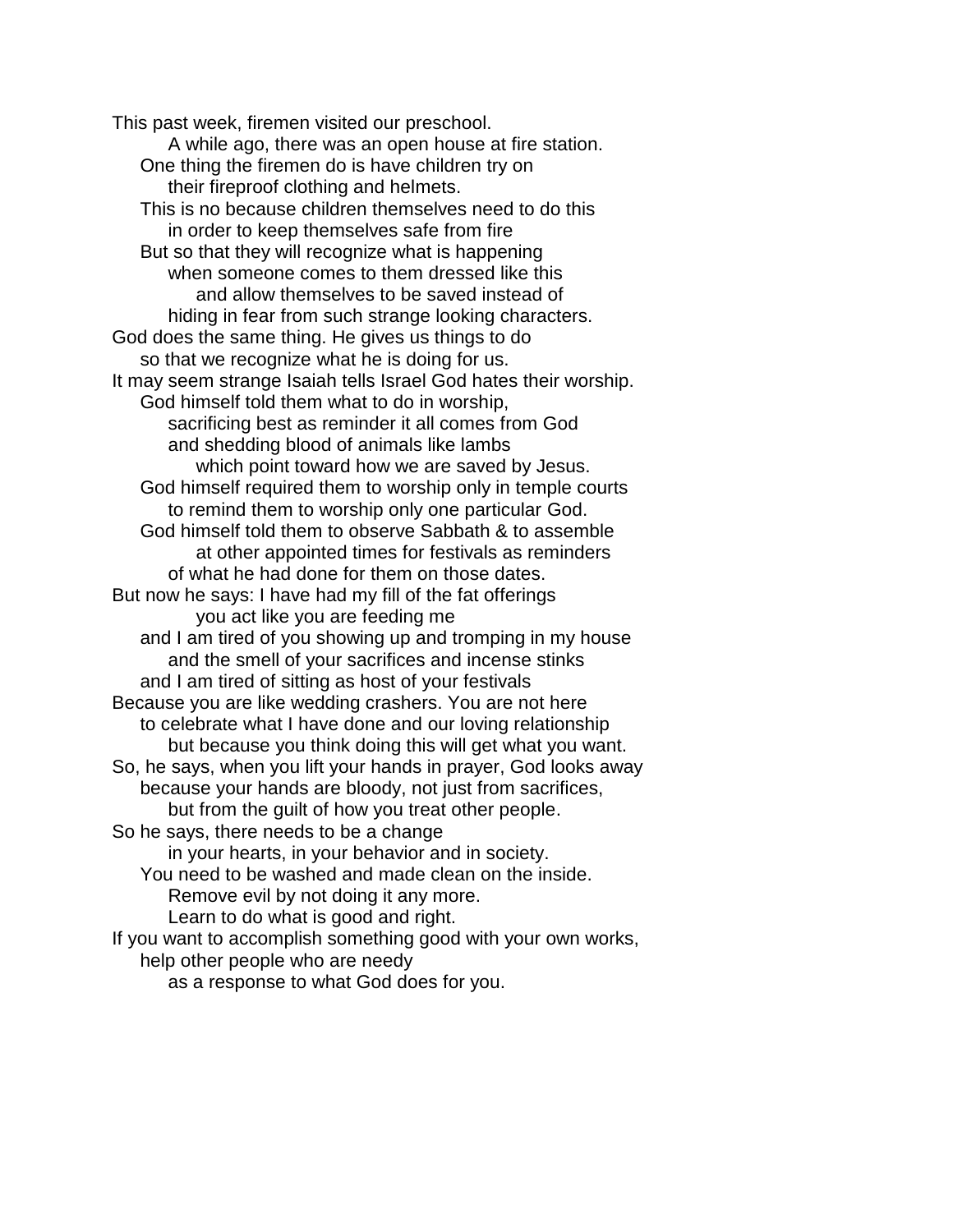The problem was not in what they were doing but lack of faith, Letter to Hebrews says without faith it is impossible to please God. Faith leads us to respond by doing what God says to do because we trust his wisdom, love, power & promises. Without faith we may do the same kinds of things but the motivation is always trust in what we ourselves do to accomplish what we do not yet have or to get God to do something for us. Luther saw this in his day when it was believed that priests consecrating Holy Communion made more forgiveness by making more of Jesus' blood. And when people though their pilgrimages, prayers, and paying for indulgences helped get them or even other people into heaven quicker. Our reason for remembering this is to help us watch out for the same kinds of things today when our first reaction when we think about our going to heaven or about someone who has died is about how good of a person we have been or even how much we have gone to church rather than what Jesus has done and promised which is the reason we do what we do. How can we keep from slipping into this?

### WE NEED TO KEEP HEARING GOD'S WORD

<sup>10</sup> Hear the word of the LORD, you rulers of Sodom! Give ear to the teaching of our God, you people of Gomorrah!

In verse before this, people look at disasters than happened and say if God had not left survivors they would have been completely destroyed like Sodom and Gomorrah. Isaiah says you already are like Sodom and Gomorrah, first the leaders, then the people who follow them. because trusting in one's own works and goodness to save and earn blessings rather than trusting only in God's works and goodness is the worst form of idolatry. It is making ourselves God. But also like even Sodom and Gomorrah, God has sent his messengers with his word.

Over and over in O.T. the people of Israel were not destroyed for only one reason: God had given his word of promise.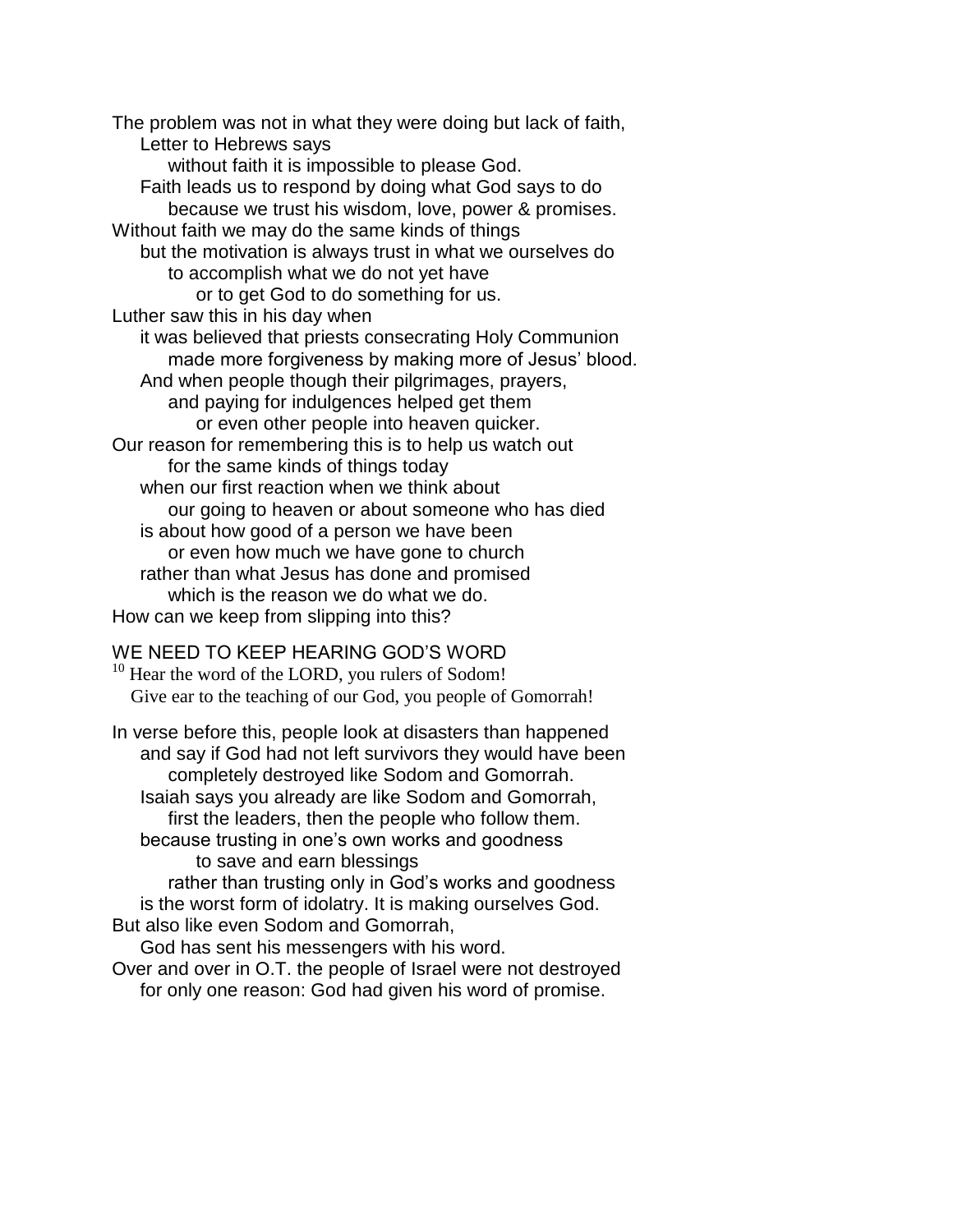So Isaiah says this is the remedy: Hear the word of the Lord. Listen to it and believe it. This is main thing that should have been happening in worship. All their sacrifices and assemblies were pictures to remind them of what God had done for them, saving them from death and providing for them, and to point forward to what God promised to do for them, providing ultimate sacrifice which opens way for them to come into temple of God's presence in heaven and celebrate the feast that is forever. We no longer have bloody sacrifices in worship because God has now kept his word and gives us forgiveness and everything we need in his word, the Bible. So in our worship today, the most important thing is not our praises and prayers and offerings but that they are a response of faith to his word. We come to hear his word of forgiveness and believe it. We hear again and again not just his word of law so we remember to do it but especially his Gospel & remember to believe it. We receive Holy Communion where the main thing is Jesus' own words: Given and shed for you for the forgiveness of sins. We keep hearing and believing God's word because God's word alone tells us these things. No human would ever have guessed it because everything depends on God and what he does.

# WE NEED TO BE CLEANSED BY GOD'S GRACE

<sup>18</sup> "Come now, let us reason together, says the LORD: though your sins are like scarlet, they shall be as white as snow; though they are red like crimson, they shall become like wool.

After what Isaiah has just said, these are amazing words. They are as amazing as something with a deep red stain being made white again,

white as snow or wool which are white by their very nature. This is the promise that God will give us new nature,

restoring what has been lost by his ruined creation. Why would Isaiah suddenly say this? No reason is given except God's own word of gracious promise.